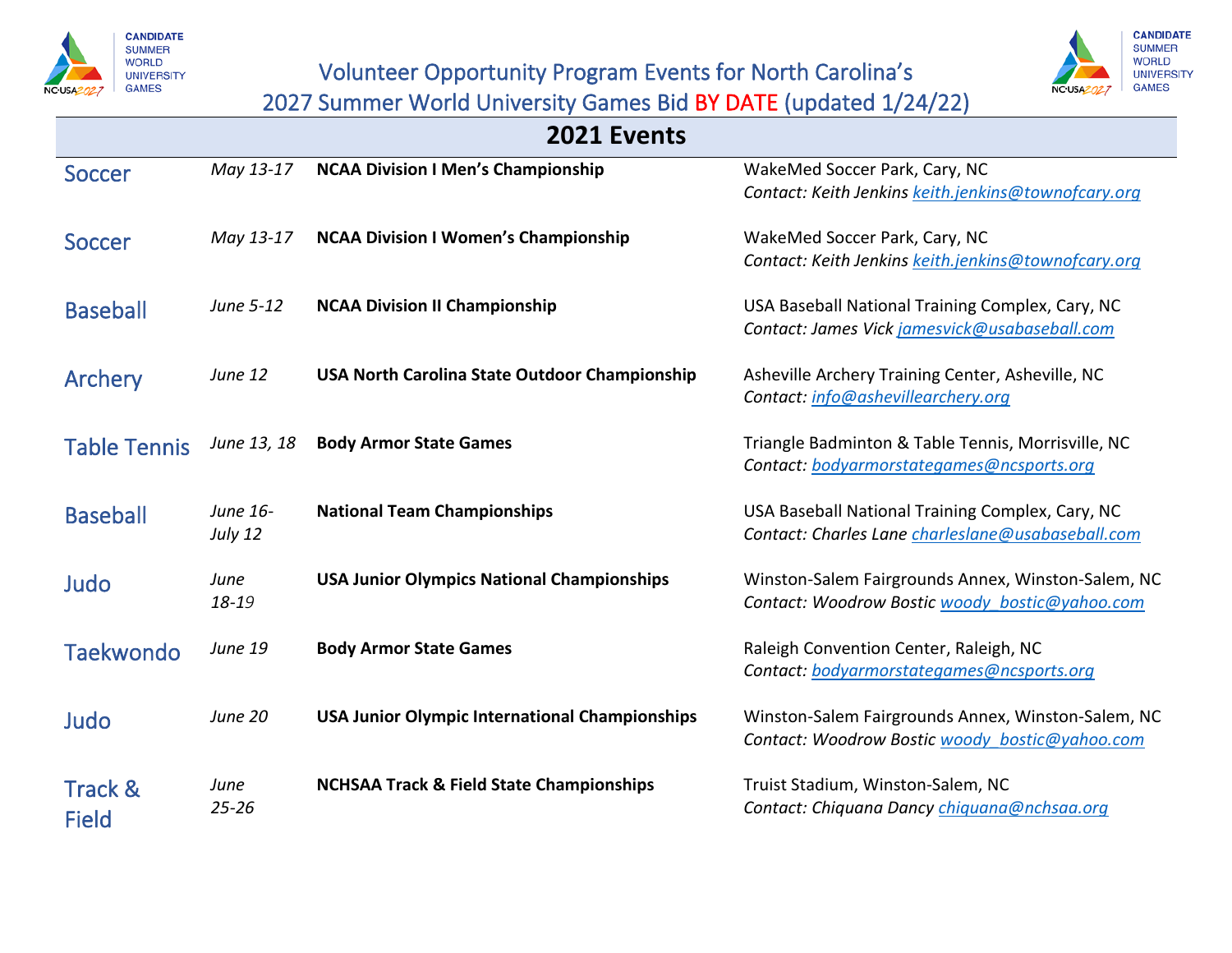| <b>Badminton</b>    | June<br>$25 - 26$   | <b>Body Armor State Games</b>                             | Triangle Badminton & Table Tennis, Morrisville, NC<br>Contact: bodyarmorstategames@ncsports.org                       |
|---------------------|---------------------|-----------------------------------------------------------|-----------------------------------------------------------------------------------------------------------------------|
| <b>Tennis</b>       | June<br>$25 - 26$   | NCHSAA Girl's State Championship (1A/2A)                  | Cary Tennis Park, Cary, NC<br>Contact: Tra Waters tra@nchsaa.org                                                      |
| <b>Volleyball</b>   | June<br>$25 - 26$   | <b>North Carolina AAU (Qualifier for Junior Olympics)</b> | Sinjin Beach Volleyball Club, Durham, NC<br>Contact: Gregory Vogel-gregvogel@live.com                                 |
| <b>Rugby</b>        | June 26             | <b>Body Armor State Games</b>                             | The MAC Sports & Entertainment, Raleigh, NC<br>Contact: bodyarmorstategames@ncsports.org                              |
| Soccer              | June 30             | <b>Bull City Cup Final</b>                                | Durham County Stadium, Durham, NC<br>Contact: Cedric Burke cburke@tobaccoroadfc.com                                   |
| <b>Diving</b>       | July 1-3            | <b>USA Junior Zones</b>                                   | Greensboro Aquatic Center, Greensboro, NC<br>Contact: Jacquie Ash jacquie@redwolfelite.com                            |
| <b>Baseball</b>     | <b>July 11</b>      | <b>USSSA World Series</b>                                 | Cary (Multiple sites), Cary, NC<br>Contact: Jeff Hall jeff.hall@usssa.com                                             |
| <b>Swimming</b>     | July 21-25          | <b>US Masters Swimming National Championships</b>         | Greensboro Aquatic Center, Greensboro, NC<br>Contact: Andrew Niemic - 336-840-4575<br>Andrew.niemic@greensboro-nc.gov |
| <b>Rugby</b>        | July 24             | <b>Moonshine 7's Tournament</b>                           | Raleigh Rugby Club, Raleigh, NC<br>Contact: Lisa Jackson <i>Lmjackson1985@gmail.com</i>                               |
| <b>Tennis</b>       | September<br>17-19  | <b>James Bonk Collegiate Invitational</b>                 | Cary Tennis Park, Cary, NC<br>Contact: William Davis- (919) 460-4964 (Sports Venues<br>Manager-Town of Cary)          |
| <b>Table Tennis</b> | October<br>$7 - 10$ | <b>Butterfly Tournament</b>                               | Triangle Badminton & Table Tennis, Morrisville, NC<br>Contact: info@trianglebtt.com                                   |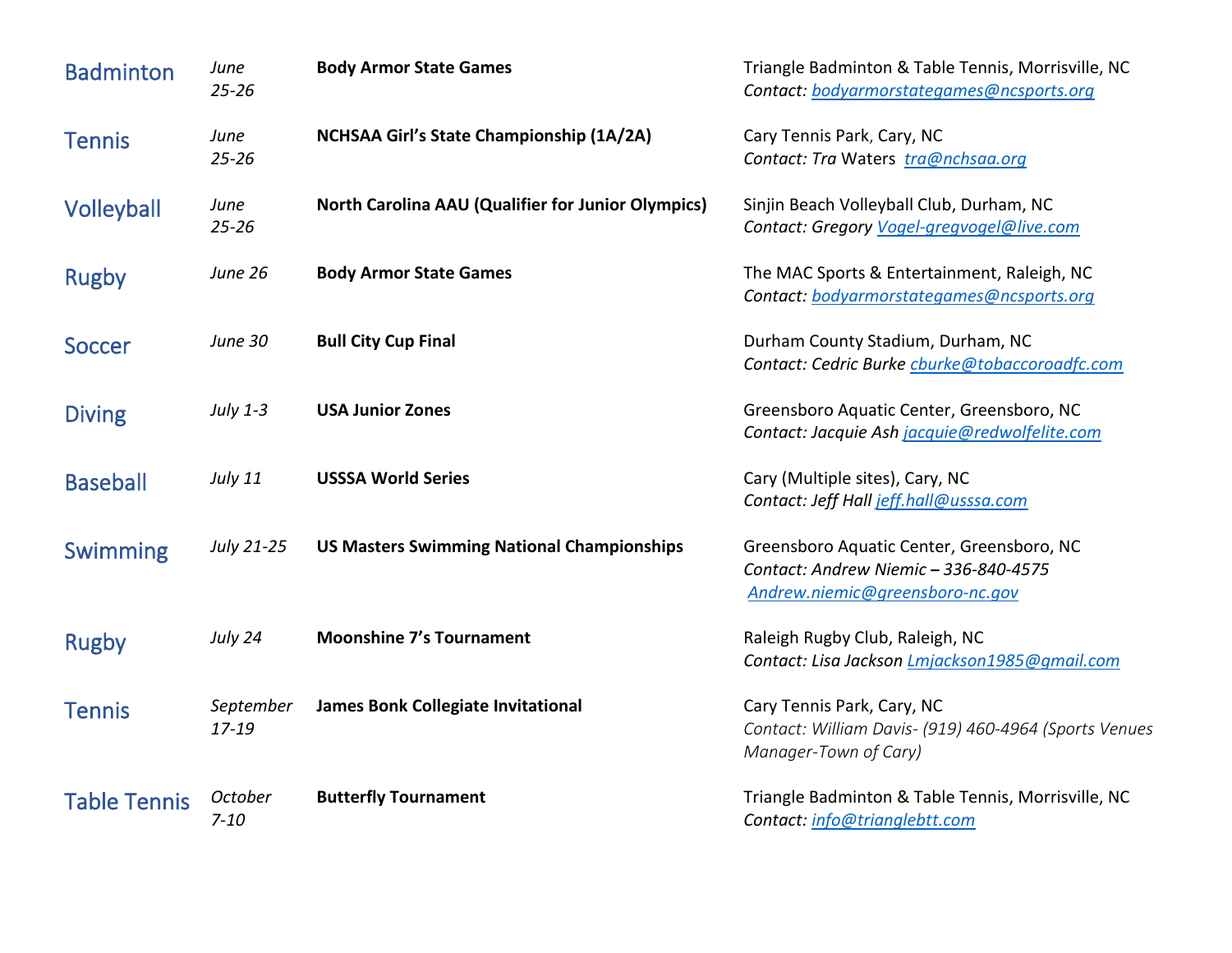| Soccer        | November<br>$5 - 7$ | <b>ACC Women's Championship</b>                | WakeMed Soccer Park, Cary, NC<br>Contact: Keith Jenkins keith.jenkins@townofcary.org         |
|---------------|---------------------|------------------------------------------------|----------------------------------------------------------------------------------------------|
| Soccer        | November<br>14      | <b>ACC Men's Championship</b>                  | WakeMed Soccer Park, Cary, NC<br>Contact: Keith Jenkins keith.jenkins@townofcary.org         |
| <b>Soccer</b> | December<br>10,12   | <b>NCAA Division I Men's Championship</b>      | WakeMed Soccer Park, Cary, NC<br>Contact: Keith Jenkins keith.jenkins@townofcary.org         |
| <b>Tennis</b> | TBD                 | <b>USTA North Carolina State Championships</b> | Durham, venue TBD<br>Contact: Kevin Sierra-kevin@nctennis.com (Coordinator<br>of Adult Play) |

|                   | 2022 Events           |                                      |                                                                                                                        |  |  |
|-------------------|-----------------------|--------------------------------------|------------------------------------------------------------------------------------------------------------------------|--|--|
| <b>Water Polo</b> | Jan 6-9               | <b>USA Invitational</b>              | Greensboro Aquatic Center, Greensboro, NC<br>Contact: Andrew Niemiec- 336-840-4575<br>andrew.niemiec@greensboro-nc.gov |  |  |
| <b>Volleyball</b> | Jan 15-17             | <b>City of Oaks Challenge</b>        | Triangle Volleyball Club, Morrisville, NC<br>Contact: Sherry Fadool-<br>sherry.fadool@trianglevolleyball.org           |  |  |
| Fencing           | February<br>$26 - 27$ | <b>ACC Tournament</b>                | Cameron Indoor Stadium, Durham, NC<br>Contact: Becca Wilusz-rebecca.wilusz@duke.edu                                    |  |  |
| <b>Diving</b>     | March<br>$9 - 12$     | <b>NCAA Division II Championship</b> | Greensboro Aquatic Center, Greensboro, NC<br>Contact: Andrew Niemiec- 336-840-4575<br>andrew.niemiec@greensboro-nc.gov |  |  |
| <b>Swimming</b>   | March<br>$9 - 12$     | <b>NCAA Division II Championship</b> | Greensboro Aquatic Center, Greensboro, NC<br>Contact: Andrew Niemic - 336-840-4575<br>Andrew.niemic@greensboro-nc.gov  |  |  |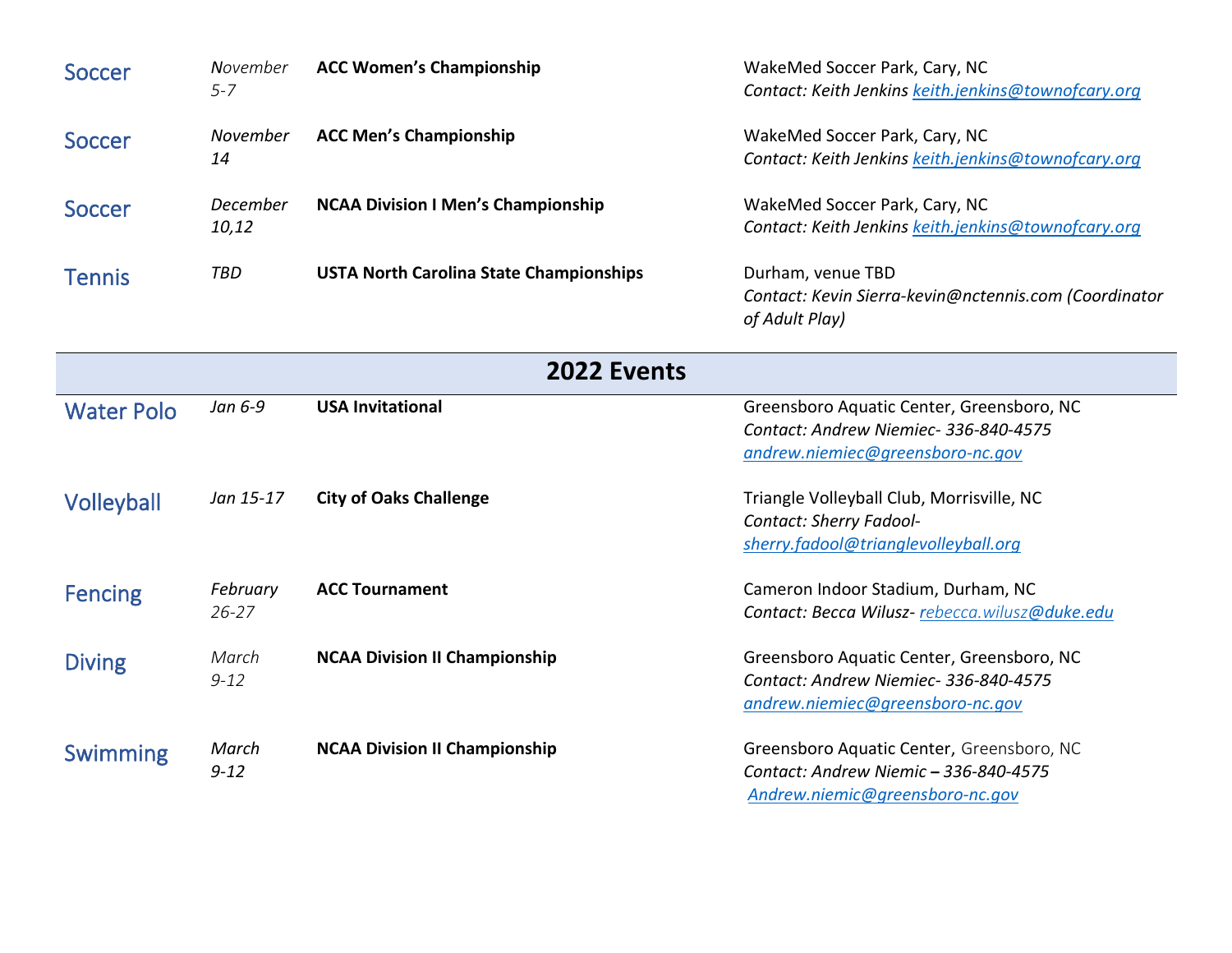| <b>Track &amp;</b><br><b>Field</b> | March<br>$11 - 12$ | <b>NCAA Division III Indoor Track &amp; Field Championship</b> | JDL Fast Track, Winston-Salem, NC<br>Contact: Craig Longhurst-jdlcastlecorp.com                              |
|------------------------------------|--------------------|----------------------------------------------------------------|--------------------------------------------------------------------------------------------------------------|
| Volleyball                         | March<br>$12 - 13$ | <b>Mid-Atlantic Power League</b>                               | Triangle Volleyball Club, Morrisville, NC<br>Contact: Sherry Fadool-<br>sherry.fadool@trianglevolleyball.org |
| <b>Basketball</b>                  | March $2-6$        | <b>ACC Women's Tournament</b>                                  | Greensboro Coliseum, Greensboro, NC<br>Contact: Scott Johnson- scott.johnson@greensboro-<br>nc.gov           |
| <b>Gymnastics</b>                  | April 2            | <b>National Collegiate Women's Regional</b>                    | Reynolds Coliseum, Raleigh, NC<br>Contact: Rachel Stockdale- (919) 515-8411                                  |
| <b>Track &amp;</b><br><b>Field</b> | May 12-14          | <b>ACC Track &amp; Field Outdoor Championship</b>              | Morris Williams Track & Field Stadium, Durham, NC                                                            |
| <b>Baseball</b>                    | June 4-11          | <b>NCAA Division II Championship</b>                           | USA Baseball National Training Complex, Cary, NC<br>Contact: James Vick - jamesvick@usabaseball.com          |
| <b>Soccer</b>                      | December           | <b>NCAA Division I Women's Championship</b>                    | WakeMed Soccer Park, Cary, NC<br>Contact: Keith Jenkins- keith.jenkins@townofcary.org                        |
| <b>Soccer</b>                      | December           | <b>NCAA Division I Men's Championship</b>                      | WakeMed Soccer Park, Cary, NC<br>Contact: Keith Jenkins- keith.jenkins@townofcary.org                        |
|                                    |                    | 2023 Events                                                    |                                                                                                              |

| 2023 Events       |       |                                                    |                                                                                                    |
|-------------------|-------|----------------------------------------------------|----------------------------------------------------------------------------------------------------|
| <b>Basketball</b> | March | <b>ACC Men's Tournament</b><br>(exact dates TBA)   | Greensboro Coliseum, Greensboro, NC<br>Contact: Scott Johnson- scott.johnson@greensboro-<br>nc.gov |
| <b>Basketball</b> | March | <b>ACC Women's Tournament</b><br>(exact dates TBA) | Greensboro Coliseum, Greensboro, NC<br>Contact: Scott Johnson- scott.johnson@greensboro-<br>nc.gov |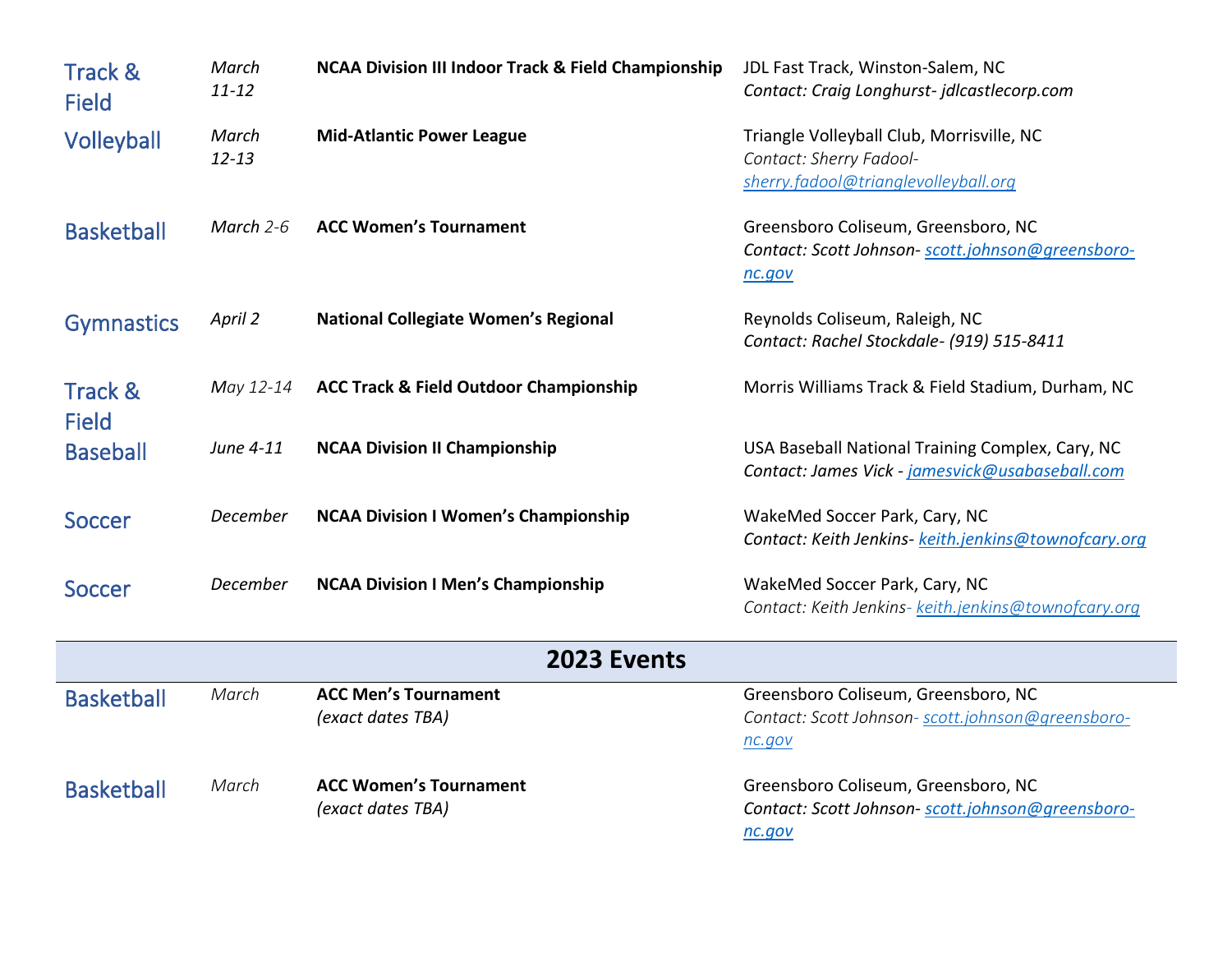| <b>Diving</b>                      | March    | <b>NCAA Division III Championship</b><br>(exact dates TBA)                       | Greensboro Aquatic Center, Greensboro, NC<br>Contact: Andrew Niemiec- 336-840-4575<br>andrew.niemiec@greensboro-nc.gov  |
|------------------------------------|----------|----------------------------------------------------------------------------------|-------------------------------------------------------------------------------------------------------------------------|
| <b>Fencing</b>                     | March    | <b>NCAA Division I Tournament</b><br>(exact dates TBA)                           | Cameron Indoor Stadium, Durham, NC<br>Contact: Becca Wilusz-rebecca.wilusz@duke.edu                                     |
| Swimming                           | March    | <b>NCAA Division III Championship</b><br>(exact dates TBA)                       | Greensboro Aquatic Center, Greensboro, NC<br>Contact: Andrew Niemiec - 336-840-4575<br>andrew.niemiec@greensboro-nc.gov |
| <b>Baseball</b>                    | June     | <b>NCAA Division II Championship</b><br>(exact dates TBA)                        | USA Baseball National Training Complex, Cary, NC<br>Contact: James Vick-jamesvick@usabaseball.com                       |
| <b>Track &amp;</b><br><b>Field</b> | July     | <b>USA Track &amp; Field Masters National Championships</b><br>(exact dates TBA) | NC A&T State University, Greensboro, NC<br>Contact:                                                                     |
| <b>Soccer</b>                      | December | <b>NCAA Division I Women's Championship</b><br>(exact dates TBA)                 | WakeMed Soccer Park, Cary, NC<br>Contact: Keith Jenkins- keith.jenkins@townofcary.org                                   |
|                                    |          | 2024 Events                                                                      |                                                                                                                         |
| <b>Diving</b>                      | March    | <b>NCAA Division III Championship</b><br>(exact dates TBA)                       | Greensboro Aquatic Center, Greensboro, NC<br>Contact: Andrew Niemiec - 336-840-4575<br>andrew.niemiec@greensboro-nc.gov |
| Swimming                           | March    | <b>NCAA Division III Championship</b><br>(exact dates TBA)                       | Greensboro Aquatic Center, Greensboro, NC<br>Contact: Andrew Niemiec - 336-840-4575<br>andrew.niemiec@greensboro-nc.gov |
| <b>Baseball</b>                    | June     | <b>NCAA Division II Championship</b><br>(exact dates TBA)                        | USA Baseball National Training Complex, Cary, NC<br>Contact: James Vick-jamesvick@usabaseball.com                       |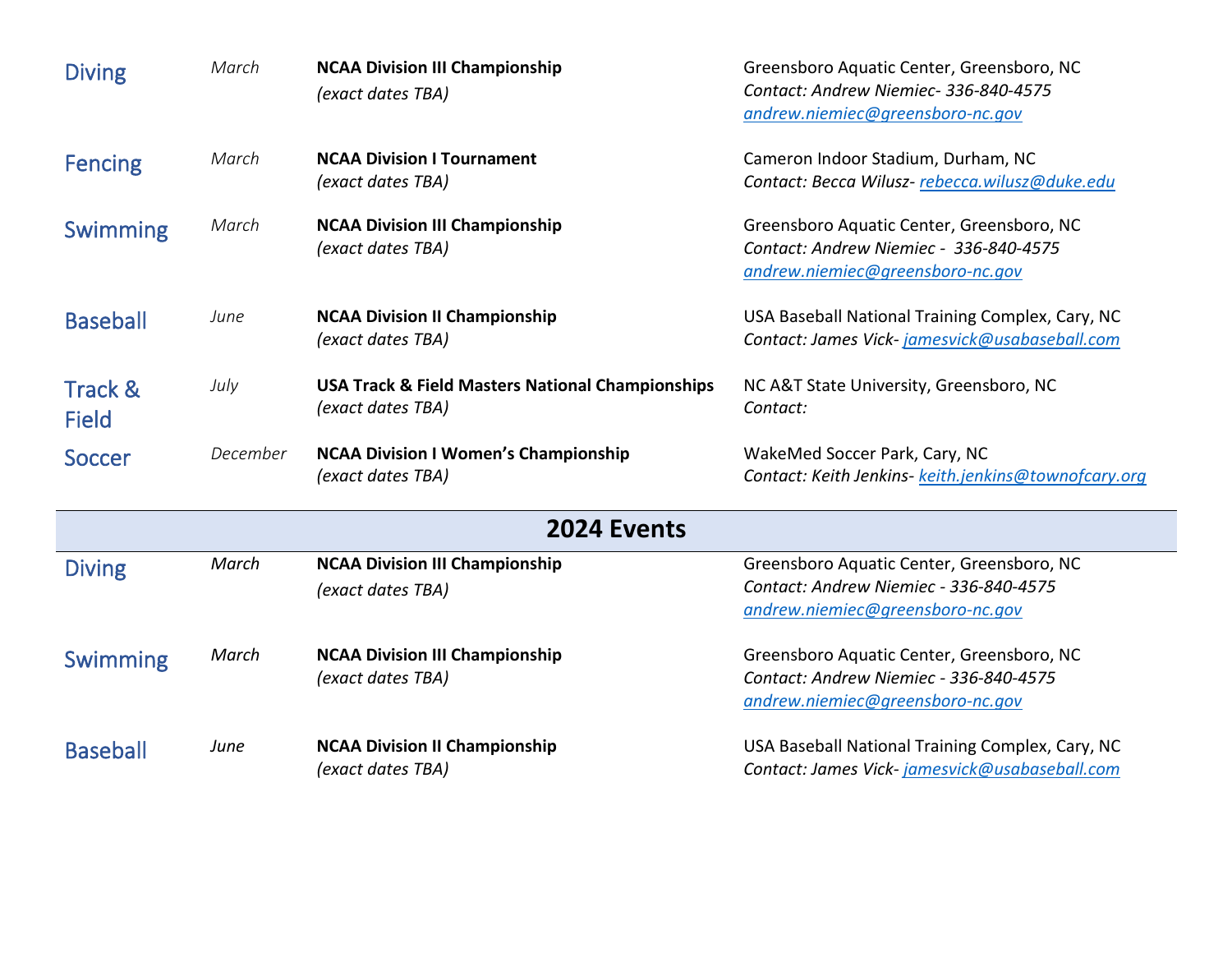Soccer

*December* **NCAA Division I Women's Championship** *(exact dates TBA)*

WakeMed Soccer Park, Cary, NC *Contact: Keith Jenkins- [keith.jenkins@townofcary.org](about:blank)*

| 2025 Events       |          |                                                          |                                                     |  |
|-------------------|----------|----------------------------------------------------------|-----------------------------------------------------|--|
| <b>Basketball</b> | March    | <b>NCAA Division I Men's Tournament-Rounds 1 &amp; 2</b> | PNC Arena, Raleigh, NC                              |  |
|                   |          | (exact dates TBA)                                        | Contact: Bobbie Nichols 919.467.7825                |  |
| <b>Diving</b>     | March    | <b>NCAA Division III Championship</b>                    | Greensboro Aquatic Center, Greensboro, NC           |  |
|                   |          | (exact dates TBA)                                        | Contact: Andrew Niemiec- 336-840-4575               |  |
|                   |          |                                                          | andrew.niemiec@greensboro-nc.gov                    |  |
| Swimming          | March    | <b>NCAA Division III Championship</b>                    | Greensboro Aquatic Center, Greensboro, NC           |  |
|                   |          | (exact dates TBA)                                        | Contact: Andrew Niemiec - 336-840-4575              |  |
|                   |          |                                                          | andrew.niemiec@greensboro-nc.gov                    |  |
| <b>Baseball</b>   | June     | <b>NCAA Division II Championship</b>                     | USA Baseball National Training Complex, Cary, NC    |  |
|                   |          | (exact dates TBA)                                        | Contact: James Vick-jamesvick@usabaseball.com       |  |
| Soccer            | December | <b>NCAA Division I Men's Soccer Championship</b>         | WakeMed Soccer Park, Cary, NC                       |  |
|                   |          | (exact dates TBA)                                        | Contact: Keith Jenkins keith.jenkins@townofcary.org |  |
|                   |          | 2026 Events                                              |                                                     |  |
| <b>Baseball</b>   | June     | <b>NCAA Division II Championship</b>                     | USA Baseball National Training Complex, Cary, NC    |  |
|                   |          | (exact dates TBA)                                        | Contact: James Vick-jamesvick@usabaseball.com       |  |

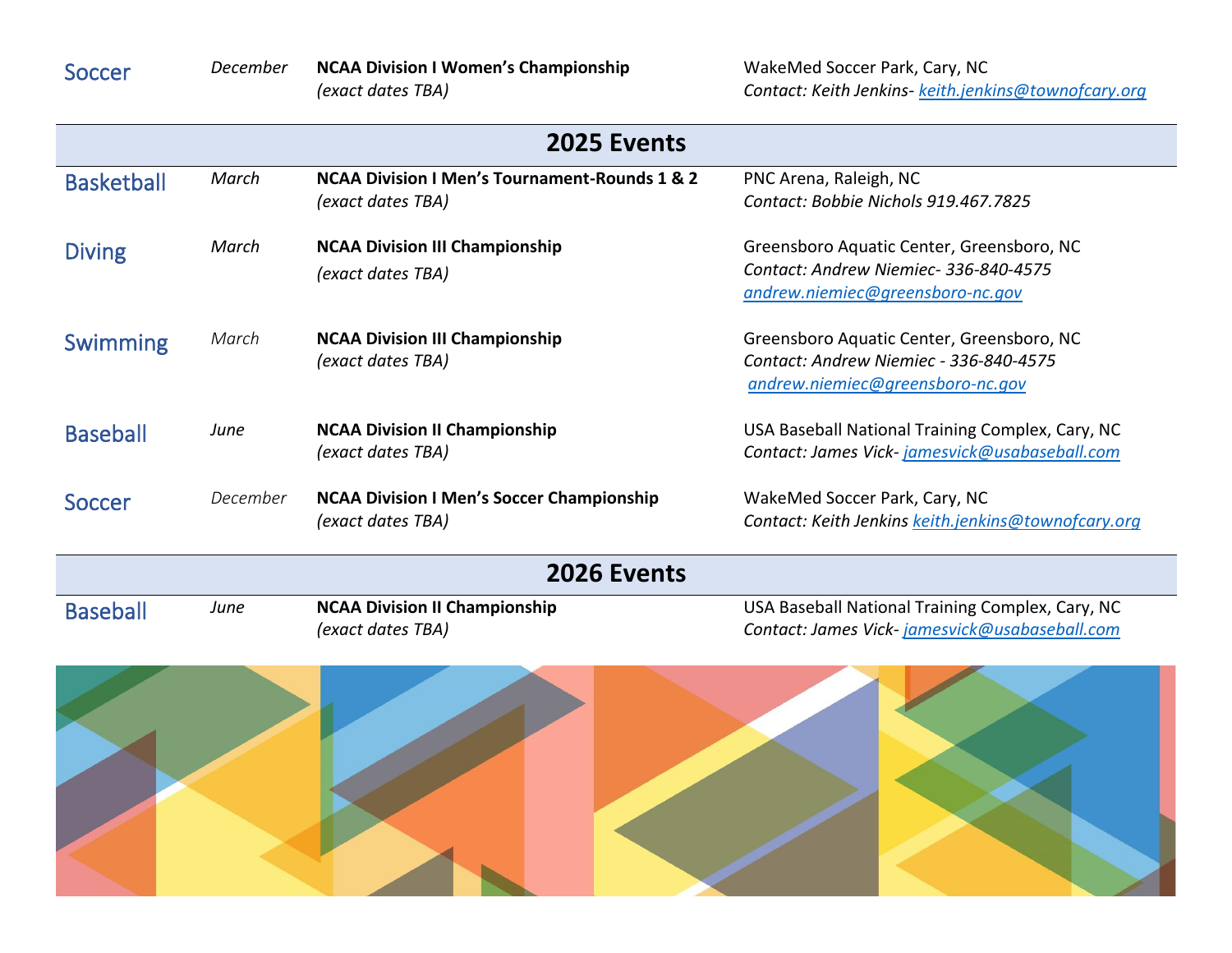



| Archery          |      |                                                      |                                                    |
|------------------|------|------------------------------------------------------|----------------------------------------------------|
|                  | 2021 | <b>USA North Carolina State Outdoor Championship</b> | Asheville Archery Training Center, Asheville, NC   |
| $\mathcal{L}$    |      | June 12                                              | Contact: info@ashevillearchery.org                 |
|                  |      |                                                      |                                                    |
|                  |      |                                                      |                                                    |
| <b>Badminton</b> |      |                                                      |                                                    |
|                  |      |                                                      |                                                    |
|                  | 2021 | <b>Body Armor State Games</b>                        | Triangle Badminton & Table Tennis, Morrisville, NC |
|                  |      | June 25-26                                           | Contact: bodyarmorstategames@ncsports.org          |
| <b>Baseball</b>  |      |                                                      |                                                    |
|                  | 2021 | <b>NCAA Division II Championship</b>                 | USA Baseball National Training Complex, Cary, NC   |
|                  |      | June 5-12                                            | Contact: James Vick jamesvick@usabaseball.com      |
|                  |      |                                                      |                                                    |
|                  | 2021 | <b>National Team Championships</b>                   | USA Baseball National Training Complex, Cary, NC   |
|                  |      | June 16-July 12                                      | Contact: Charles Lane charleslane@usabaseball.com  |
|                  |      |                                                      |                                                    |
|                  | 2021 | <b>USSSA World Series</b>                            | Cary (Multiple sites)                              |
|                  |      | <b>July 11</b>                                       | Contact: Jeff Hall jeff.hall@usssa.com             |
|                  | 2022 | <b>NCAA Division II Championship</b>                 | USA Baseball National Training Complex, Cary, NC   |
|                  |      | June 4-11                                            | Contact: James Vick-jamesvick@usabaseball.com      |
|                  |      |                                                      |                                                    |
|                  | 2023 | <b>NCAA Division II Championship</b>                 | USA Baseball National Training Complex, Cary, NC   |
|                  |      | June (exact dates TBA)                               | Contact: James Vick-jamesvick@usabaseball.com      |
|                  |      |                                                      |                                                    |
|                  | 2024 | <b>NCAA Division II Championship</b>                 | USA Baseball National Training Complex, Cary, NC   |
|                  |      | June (exact dates TBA)                               | Contact: James Vick-jamesvick@usabaseball.com      |
|                  |      |                                                      |                                                    |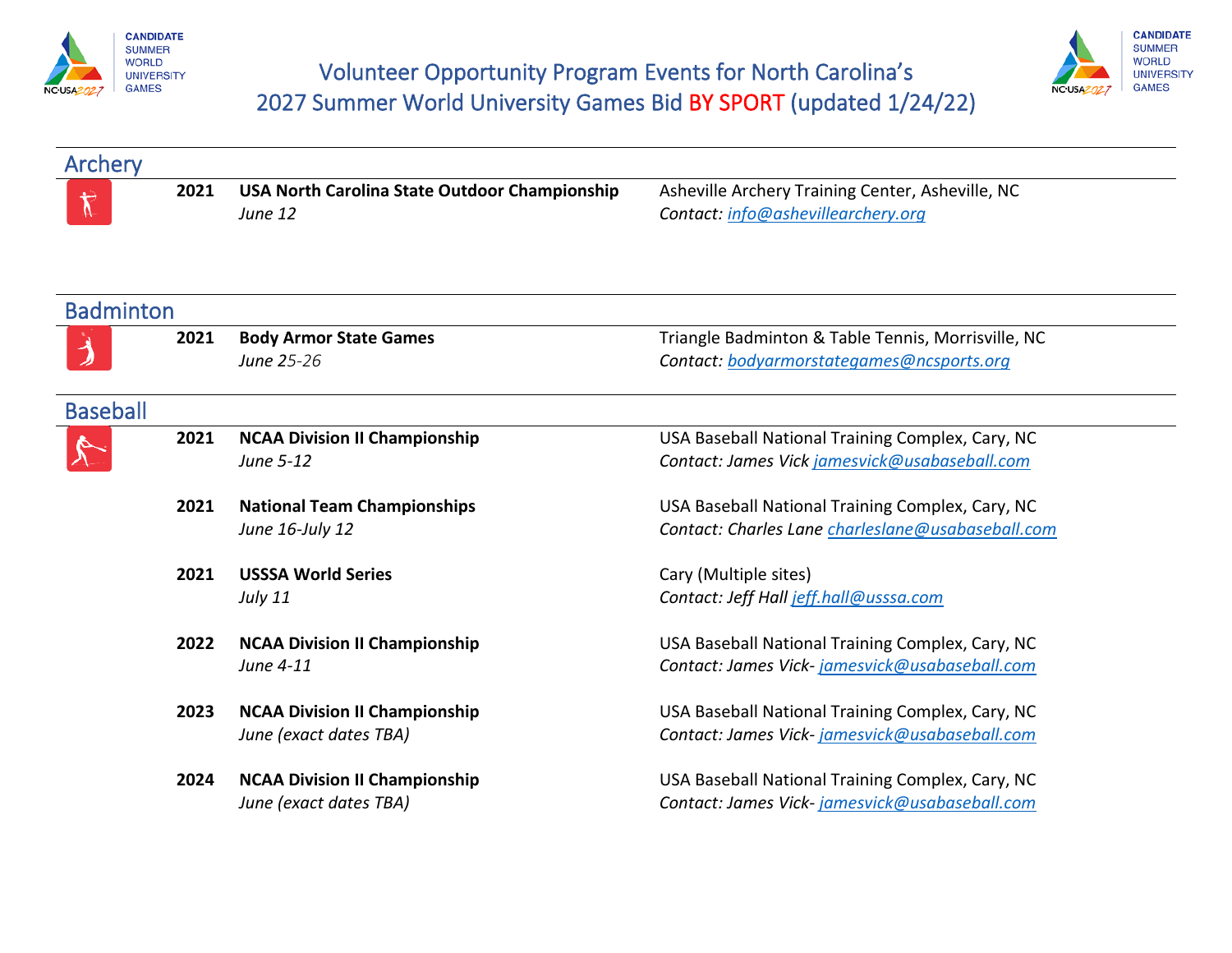|                   | 2025 | <b>NCAA Division II Championship</b>          | USA Baseball National Training Complex, Cary, NC          |
|-------------------|------|-----------------------------------------------|-----------------------------------------------------------|
|                   |      | June (exact dates TBA)                        | Contact: James Vick-jamesvick@usabaseball.com             |
|                   |      |                                               |                                                           |
|                   | 2026 | <b>NCAA Division II Championship</b>          | USA Baseball National Training Complex, Cary, NC          |
|                   |      | June (exact dates TBA)                        | Contact: James Vick-jamesvick@usabaseball.com             |
| <b>Basketball</b> |      |                                               |                                                           |
|                   | 2022 | <b>ACC Women's Tournament</b>                 | Greensboro Coliseum, Greensboro, NC                       |
|                   |      | March 2-6                                     | Contact: Scott Johnson-scott.johnson@greensboro-nc.gov    |
|                   | 2023 | <b>ACC Men's Tournament</b>                   | Greensboro Coliseum, Greensboro, NC                       |
|                   |      | March (exact dates TBA)                       | Contact: Scott Johnson- scott.johnson@greensboro-nc.gov   |
|                   | 2023 | <b>ACC Women's Tournament</b>                 | Greensboro Coliseum, Greensboro, NC                       |
|                   |      | March (exact dates TBA)                       | Contact: Scott Johnson-scott.johnson@greensboro-nc.gov    |
|                   | 2025 | NCAA Division I Men's Tournament-Rounds 1 & 2 | PNC Arena, Raleigh, NC                                    |
|                   |      | March (exact dates TBA)                       | Contact: Bobbie Nichols 919.467.7825                      |
| <b>Diving</b>     |      |                                               |                                                           |
|                   | 2021 | <b>USA Junior Zones</b>                       | Greensboro Aquatic Center, Greensboro, NC                 |
|                   |      | July 1-3                                      | Contact: Jacquie Ash jacquie@redwolfelite.com             |
|                   | 2022 | <b>NCAA Division II Championship</b>          | Greensboro Aquatic Center, Greensboro, NC                 |
|                   |      | March 9-12, 2022                              | Contact: Andrew Niemiec- andrew.niemiec@greensboro-nc.gov |
|                   |      |                                               | 336-840-4575                                              |
|                   | 2023 | <b>NCAA Division III Championship</b>         | Greensboro Aquatic Center, Greensboro, NC                 |
|                   |      | March (exact dates TBA)                       | Contact: Andrew Niemiec- andrew.niemiec@greensboro-nc.gov |
|                   |      |                                               | 336-840-4575                                              |
|                   | 2024 | <b>NCAA Division III Championship</b>         | Greensboro Aquatic Center, Greensboro, NC                 |
|                   |      | March (exact dates TBA)                       | Contact: Andrew Niemiec- andrew.niemiec@greensboro-nc.gov |
|                   |      |                                               | 336-840-4575                                              |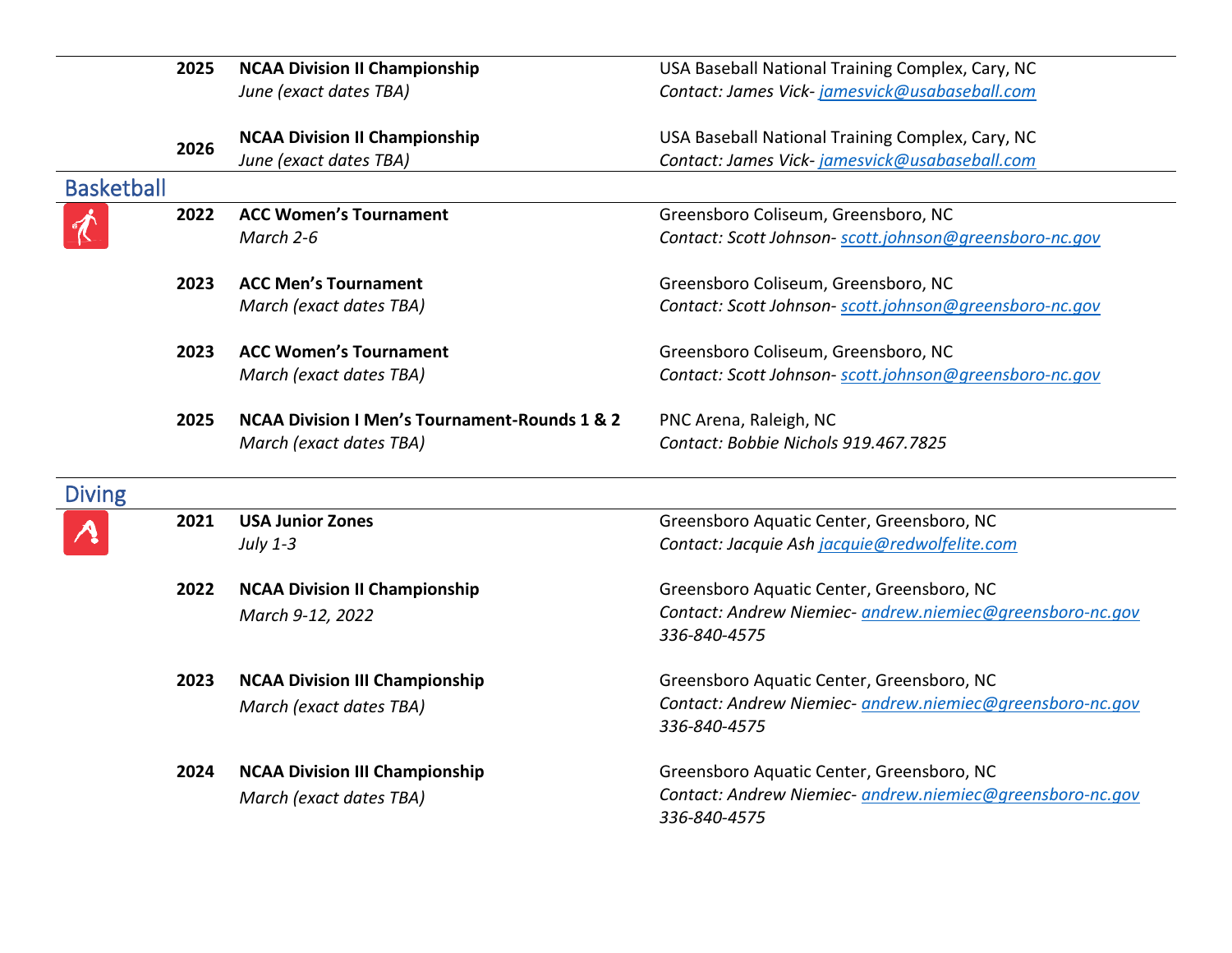|                   | 2025 | <b>NCAA Division III Championship</b>                 | Greensboro Aquatic Center, Greensboro, NC                 |
|-------------------|------|-------------------------------------------------------|-----------------------------------------------------------|
|                   |      | March (exact dates TBA)                               | Contact: Andrew Niemiec- andrew.niemiec@greensboro-nc.gov |
|                   |      |                                                       | 336-840-4575                                              |
| <b>Fencing</b>    |      |                                                       |                                                           |
| $\lambda$         | 2022 | <b>ACC Tournament</b>                                 | Cameron Indoor Stadium, Durham, NC                        |
|                   |      | February 26-27                                        | Contact: Becca Wilusz-rebecca.wilusz@duke.edu             |
|                   | 2023 | <b>NCAA Division I Tournament</b>                     | Cameron Indoor Stadium, Durham, NC                        |
|                   |      | March (exact dates TBA)                               | Contact: Becca Wilusz-rebecca.wilusz@duke.edu             |
| <b>Gymnastics</b> |      |                                                       |                                                           |
|                   | 2022 | <b>National Collegiate Women's Regional</b>           | Reynolds Coliseum, Raleigh, NC                            |
| $\mathbf{F}$      |      | April 2, 2022                                         | Contact: Rachel Stockdale- (919) 515-8411                 |
| Judo              |      |                                                       |                                                           |
|                   | 2021 | <b>USA Junior Olympics National Championships</b>     | Winston-Salem Fairgrounds Annex, Winston-Salem, NC        |
|                   |      | June 18-20                                            | Contact: Woodrow Bostic woody bostic@yahoo.com            |
|                   |      |                                                       |                                                           |
|                   | 2021 | <b>USA Junior Olympic International Championships</b> | Winston-Salem Fairgrounds Annex, Winston-Salem, NC        |
|                   |      | June 20                                               | Contact: Woodrow Bostic woody bostic@yahoo.com            |
| <b>Rugby</b>      |      |                                                       |                                                           |
|                   | 2021 | <b>Body Armor State Games</b>                         | The MAC Sports & Entertainment, Raleigh, NC               |
|                   |      | June 26                                               | Contact: bodyarmorstategames@ncsports.org                 |
|                   |      |                                                       |                                                           |
|                   | 2021 | <b>Moonshine 7's Tournament</b>                       | Raleigh Rugby Club                                        |
|                   |      | July 24                                               | Contact: Lisa Jackson Lmjackson1985@gmail.com             |
| Soccer            |      |                                                       |                                                           |
|                   | 2021 | <b>NCAA Division I Men's Championship</b>             | WakeMed Soccer Park, Cary, NC                             |
|                   |      | May 13-17                                             | Contact: Keith Jenkins keith.jenkins@townofcary.org       |
|                   | 2021 | <b>NCAA Division I Women's Championship</b>           | WakeMed Soccer Park, Cary, NC                             |
|                   |      | May 13-17                                             | Contact: Keith Jenkins keith.jenkins@townofcary.org       |
|                   |      |                                                       |                                                           |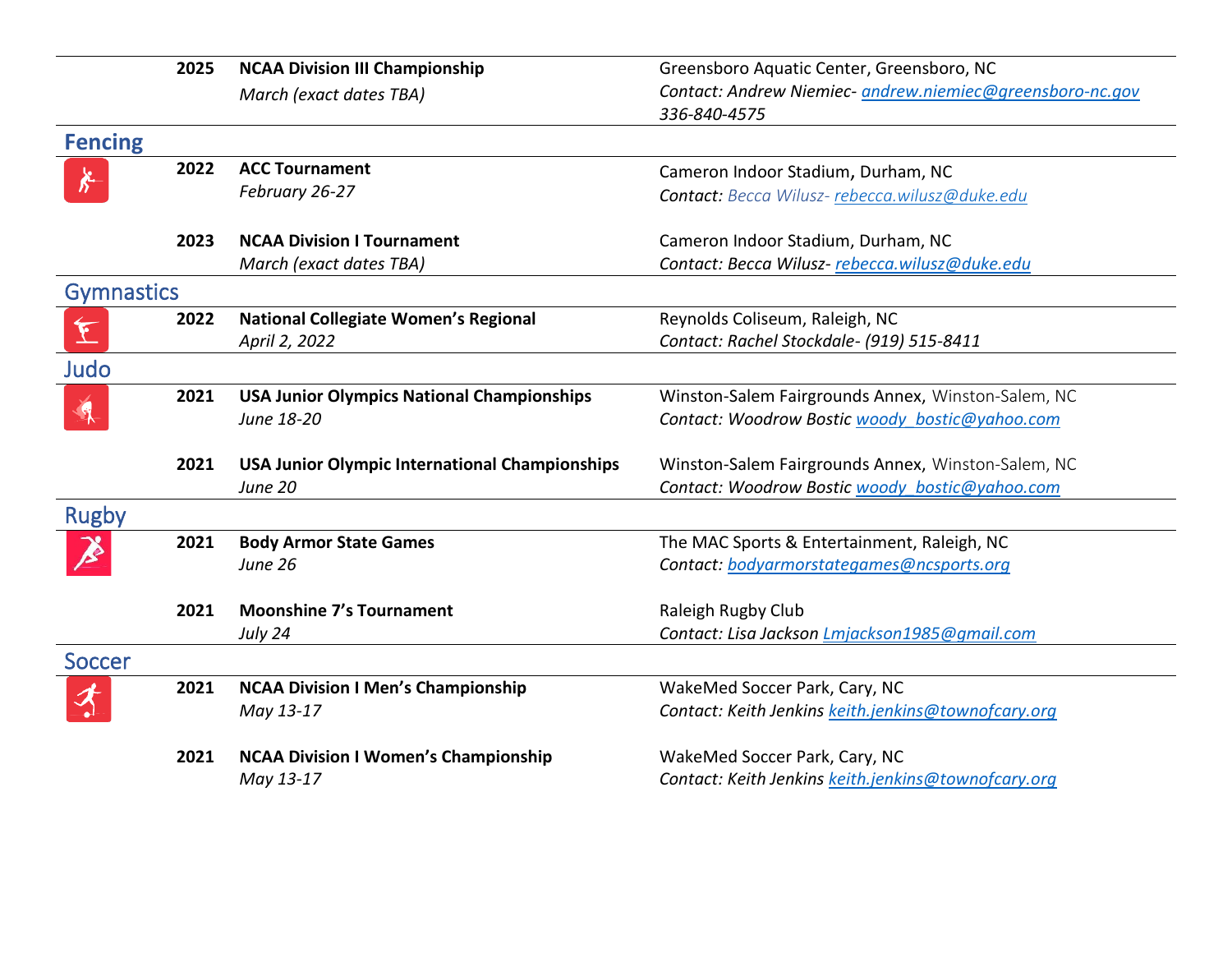- **2021 Bull City Cup Final** *June 30*
- **2021 ACC Women's Championship** *November 5-7*
- **2021 ACC Men's Championship** *November 14*
- **2021 NCAA Division I Men's Championship** *December 10, 12*
- **2022 NCAA Division I Women's Championship** *December (exact dates TBA)*
- **2022 NCAA Division I Men's Championship** *December (exact dates TBA)*
- **2023 NCAA Division I Women's Championship** *December (exact dates TBA)*
- **2024 NCAA Division I Women's Championship** *December (exact dates TBA)*
- **2025 NCAA Division I Men's Soccer Championship** *December (exact dates TBA)*

Durham County Stadium, Durham, NC *Contact: Cedric Burke [cburke@tobaccoroadfc.com](about:blank)*

WakeMed Soccer Park, Cary, NC *Contact: Keith Jenkins [keith.jenkins@townofcary.org](about:blank)*

WakeMed Soccer Park, Cary, NC *Contact: Keith Jenkins [keith.jenkins@townofcary.org](about:blank)*

WakeMed Soccer Park, Durham, NC *Contact: Keith Jenkins [keith.jenkins@townofcary.org](about:blank)*

WakeMed Soccer Park, Cary, NC *Contact: Keith Jenkins- [keith.jenkins@townofcary.org](about:blank)*

WakeMed Soccer Park, Cary, NC *Contact: Keith Jenkins- [keith.jenkins@townofcary.org](about:blank)*

WakeMed Soccer Park, Cary, NC *Contact: Keith Jenkins- [keith.jenkins@townofcary.org](about:blank)*

WakeMed Soccer Park, Cary, NC *Contact: Keith Jenkins- [keith.jenkins@townofcary.org](about:blank)*

WakeMed Soccer Park, Cary, NC *Contact: Keith Jenkins [keith.jenkins@townofcary.org](about:blank)*

## **Swimming**



**2021 US Masters Swimming National Championships** *July 21-25*

Greensboro Aquatic Center, Greensboro, NC *Contact: Andrew Niemic [Andrew.niemic@greensboro-nc.gov](about:blank) 336-840-4575*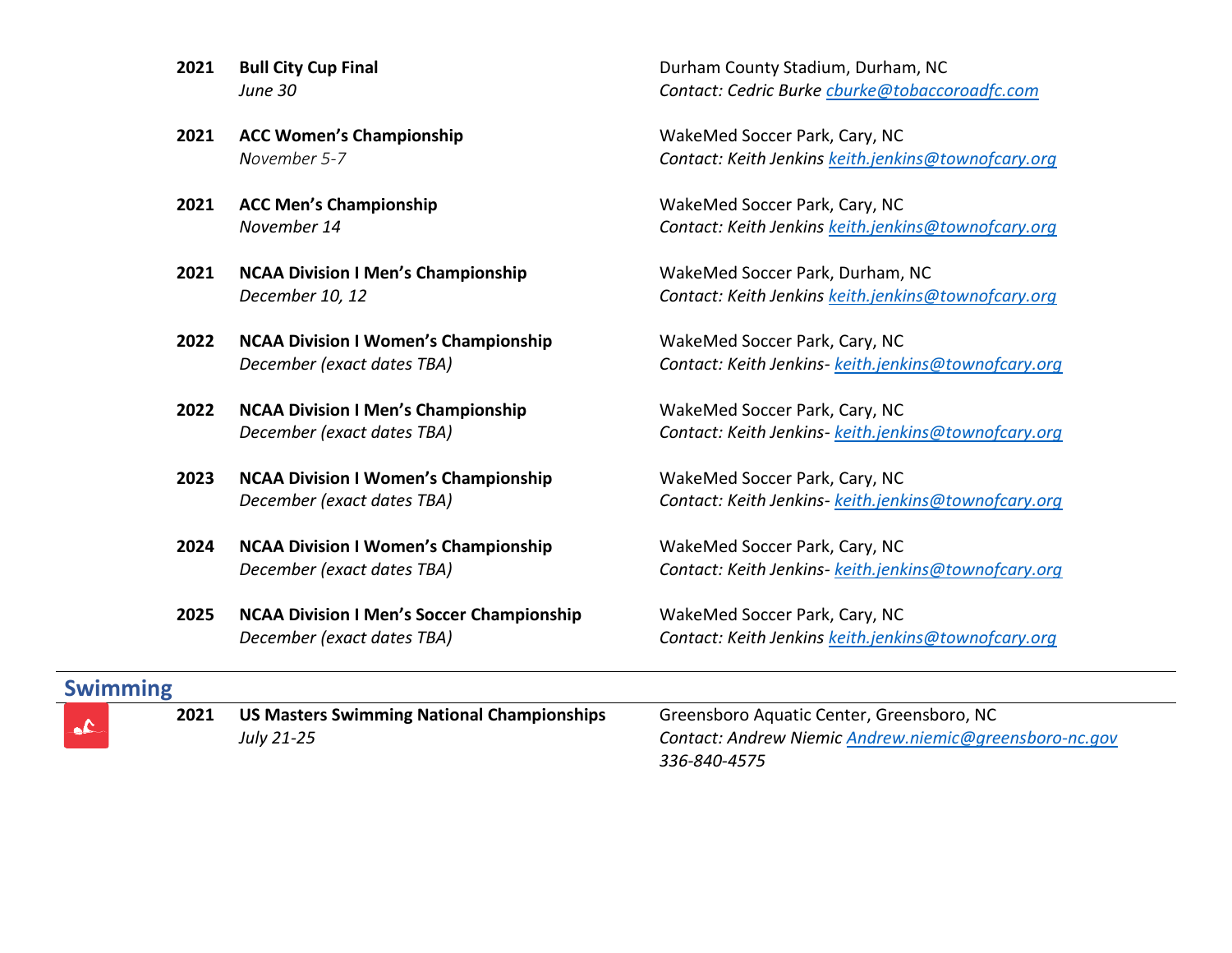|                     | 2022 | <b>NCAA Division II Championship</b>            | Greensboro Aquatic Center, Greensboro, NC                       |
|---------------------|------|-------------------------------------------------|-----------------------------------------------------------------|
|                     |      | March 9-12, 2022                                | Contact: Andrew Niemic Andrew.niemic@greensboro-nc.gov          |
|                     |      |                                                 | 336-840-4575                                                    |
|                     |      |                                                 |                                                                 |
|                     | 2023 | <b>NCAA Division III Championship</b>           | Greensboro Aquatic Center, Greensboro, NC                       |
|                     |      | March (exact dates TBA)                         | Contact: Andrew Niemiec- andrew.niemiec@greensboro-nc.gov       |
|                     |      |                                                 | 336-840-4575                                                    |
|                     |      |                                                 |                                                                 |
|                     | 2024 | <b>NCAA Division III Championship</b>           | Greensboro Aquatic Center, Greensboro, NC                       |
|                     |      | March (exact dates TBA)                         | Contact: Andrew Niemiec- andrew.niemiec@greensboro-nc.gov       |
|                     |      |                                                 | 336-840-4575                                                    |
|                     | 2025 | <b>NCAA Division III Championship</b>           | Greensboro Aquatic Center, Greensboro, NC                       |
|                     |      | March (exact dates TBA)                         | Contact: Andrew Niemiec- andrew.niemiec@greensboro-nc.gov       |
|                     |      |                                                 | 336-840-4575                                                    |
|                     |      |                                                 |                                                                 |
| <b>Table Tennis</b> |      |                                                 |                                                                 |
|                     | 2021 | <b>Body Armor State Games</b>                   | Triangle Badminton & Table Tennis, Morrisville, NC              |
|                     |      | June 13,18                                      | Contact: bodyarmorstategames@ncsports.org                       |
|                     |      |                                                 |                                                                 |
|                     | 2021 | <b>Butterfly Tournament</b>                     | Triangle Badminton & Table Tennis, Morrisville, NC              |
|                     |      | October 7-10, 2021                              | Contact: info@trianglebtt.com                                   |
| <b>Taekwondo</b>    |      |                                                 |                                                                 |
|                     | 2021 | <b>Body Armor State Games</b>                   | Raleigh Convention Center, Raleigh, NC                          |
|                     |      | June 19                                         | Contact: bodyarmorstategames@ncsports.org                       |
| Tennis              |      |                                                 |                                                                 |
|                     | 2021 | <b>USTA North Carolina State Championships</b>  | Durham, venue TBD                                               |
|                     |      |                                                 | Contact: Kevin Sierra- kevin@nctennis.com (Coordinator of Adult |
|                     |      |                                                 | Play)                                                           |
|                     |      |                                                 |                                                                 |
|                     | 2021 | <b>NCHSAA Girl's State Championship (1A/2A)</b> | Cary Tennis Park, Cary, NC                                      |
|                     |      | June 25 & 26, 2021                              | Contact: Tra Waters-tra@nchsaa.org                              |